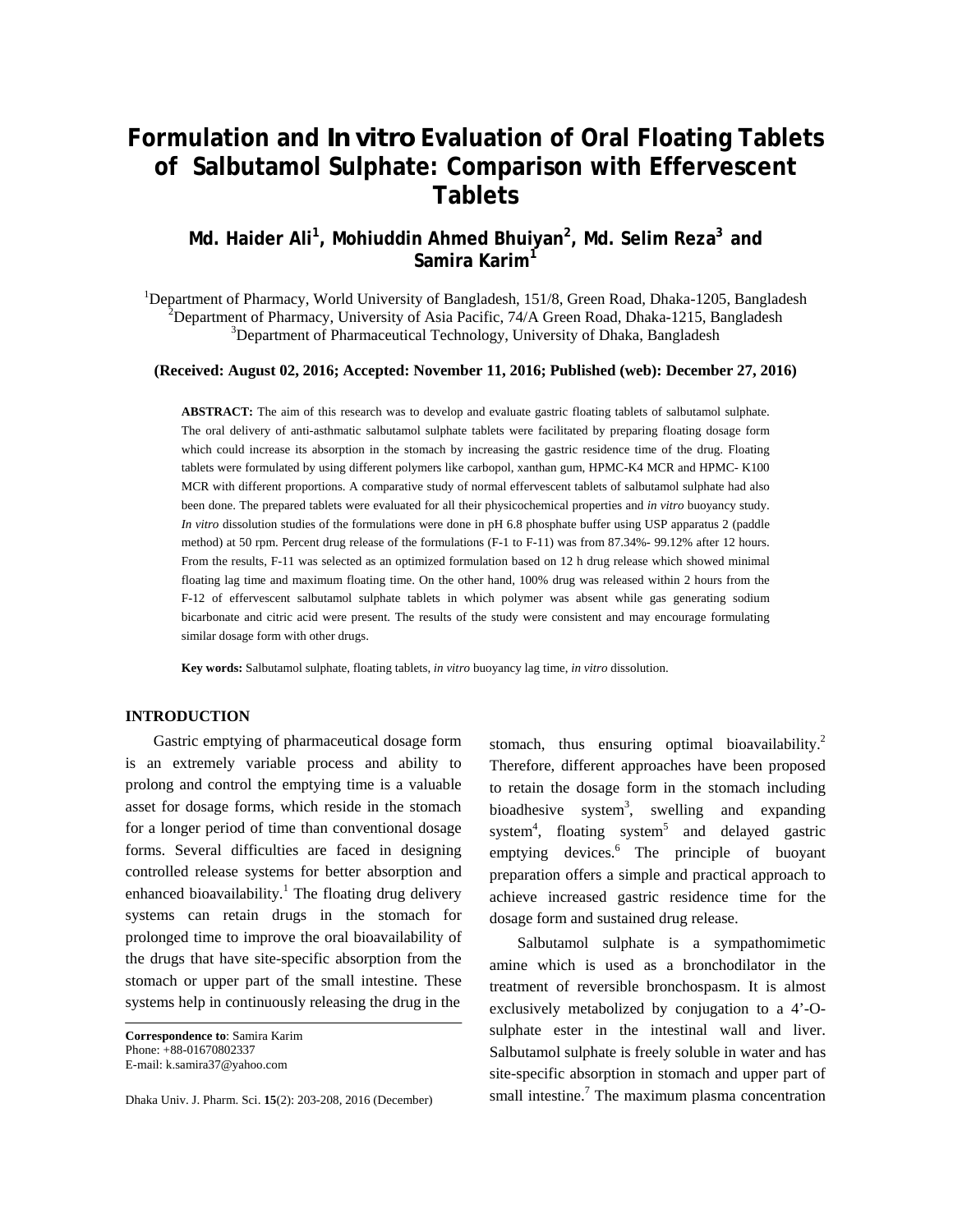occurs within 2.5 h and plasma half life ranges from 2.7-7.0 h. Urinary studies indicate elimination half life of approximately 4 h. Salbutamol sulphate is given by mouth in a dose of 2 to 4 mg three to four times a day.<sup>8</sup> Salbutamol sulphate requires multiple daily drug dosage in order to maintain adequate plasma concentrations. Therefore, salbutamol sulphate has all the characteristics suitable for developing floating dosage form which would increase its oral bioavailability. In spite of having a lot of potential benefits floating drug delivery is associated with certain limitations. Drugs that irritate the gastric mucosa, those that have multiple absorption sites in the gastrointestinal tract, which undergo significant first pass metabolism and those that are not soluble and stable at gastric pH are not suitable candidates to be formulated as floating dosage forms.<sup>9</sup>

 The aim of the present study was to formulate and characterize oral floating tablets of salbutamol sulphate using different polymers like carbopol, xantnan gum, HPMC-K4 MCR and HPMC- K100 MCR which acted as both buoyancy agents as well as a release-retarding polymer. Citric acid and sodium hydrogen carbonate were incorporated as gas generating agents. In order to develop the floating matrix tablet of salbutamol sulphate, it is necessary to optimize both the residence time of the system in the gastro intestinal tract and release rate of the drug from the dosage. The impact of polymer content and types upon release rate were investigated.

#### **MATERIALS AND METHODS**

 **Materials and reagents.** Salbutamol sulphate was a gift sample from Amico Laboratories Ltd, Bangladesh. Carbopol, xantnan gum, HPMC-K4 MCR and HPMC- K100 MCR were obtained from ACI Ltd, Bangladesh. Sodium bicarbonate (Merck, Gernamny), citric acid (Loba, India), lactose and povidone K-30 were purchased from local market. The source of magnesium stearate and talc were Willfrid Smith Ltd, UK. Sodium hydroxide and potassium dihydrogen phosphate were procured from Merck, Germany. Distilled water was collected from the own research laboratory.

**Table 1. Formulation of oral floating tablets of salbutamol sulphate based on different polymers.** 

| Formulation<br>Code | API | Carbo-<br>pol            | Xanthan<br>gum           | HPMC-<br>K4<br><b>MCR</b> | HPMC-<br>K100<br><b>MCR</b> | Sodium<br>bicarbo-<br>nate | Citric<br>acid | Lac-<br>tose | Povidone<br>$K-30$ | Magnesium<br>Stearate | Talc | Total<br>weight |
|---------------------|-----|--------------------------|--------------------------|---------------------------|-----------------------------|----------------------------|----------------|--------------|--------------------|-----------------------|------|-----------------|
| $F-1$               | 6   | 25                       |                          |                           | ۰                           | 60                         | 25             | 219          | 40                 | 10                    | 5    | 390             |
| $F-2$               | 6   | 45                       |                          |                           | ۰                           | 60                         | 25             | 199          | 40                 | 10                    | 5    | 390             |
| $F-3$               | 6   | ۰.                       | 25                       |                           | ٠                           | 60                         | 25             | 219          | 40                 | 10                    | 5    | 390             |
| $F-4$               | 6   | ۰.                       | 45                       |                           | ٠                           | 60                         | 25             | 199          | 40                 | 10                    | 5    | 390             |
| $F-5$               | 6   | $\overline{\phantom{a}}$ | 75                       | ٠                         | $\overline{\phantom{a}}$    | 60                         | 25             | 169          | 40                 | 10                    | 5    | 390             |
| $F-6$               | 6   | ٠                        | $\overline{\phantom{a}}$ | 25                        | ٠                           | 60                         | 25             | 219          | 40                 | 10                    | 5    | 390             |
| $F-7$               | 6   | ٠                        |                          | 45                        | ٠                           | 60                         | 25             | 199          | 40                 | 10                    | 5    | 390             |
| $F-8$               | 6   | ۰                        |                          | 75                        | ٠                           | 60                         | 25             | 169          | 40                 | 10                    | 5    | 390             |
| $F-9$               | 6   | ۰                        |                          | ٠                         | 25                          | 60                         | 25             | 219          | 40                 | 10                    | 5    | 390             |
| $F-10$              | 6   | ۰                        |                          | ٠                         | 45                          | 60                         | 25             | 199          | 40                 | 10                    | 5    | 390             |
| $F-11$              | 6   | ۰                        |                          |                           | 75                          | 60                         | 25             | 169          | 40                 | 10                    | 5    | 390             |
| $F-12$              | 6   |                          |                          |                           | ۰                           | 60                         | 25             | 244          | 40                 | 10                    | 5    | 390             |

Weight of each ingredient was taken in mg.

 **Preparation of oral floating tablets of salbutamol sulphate.** Salbutamol sulphate floating tablets were prepared by direct compression using

different polymers like carbopol, xanthan gum, HPMC K4M and HPMC K100M as matrix former and sodium bicarbonate and citric acid as floating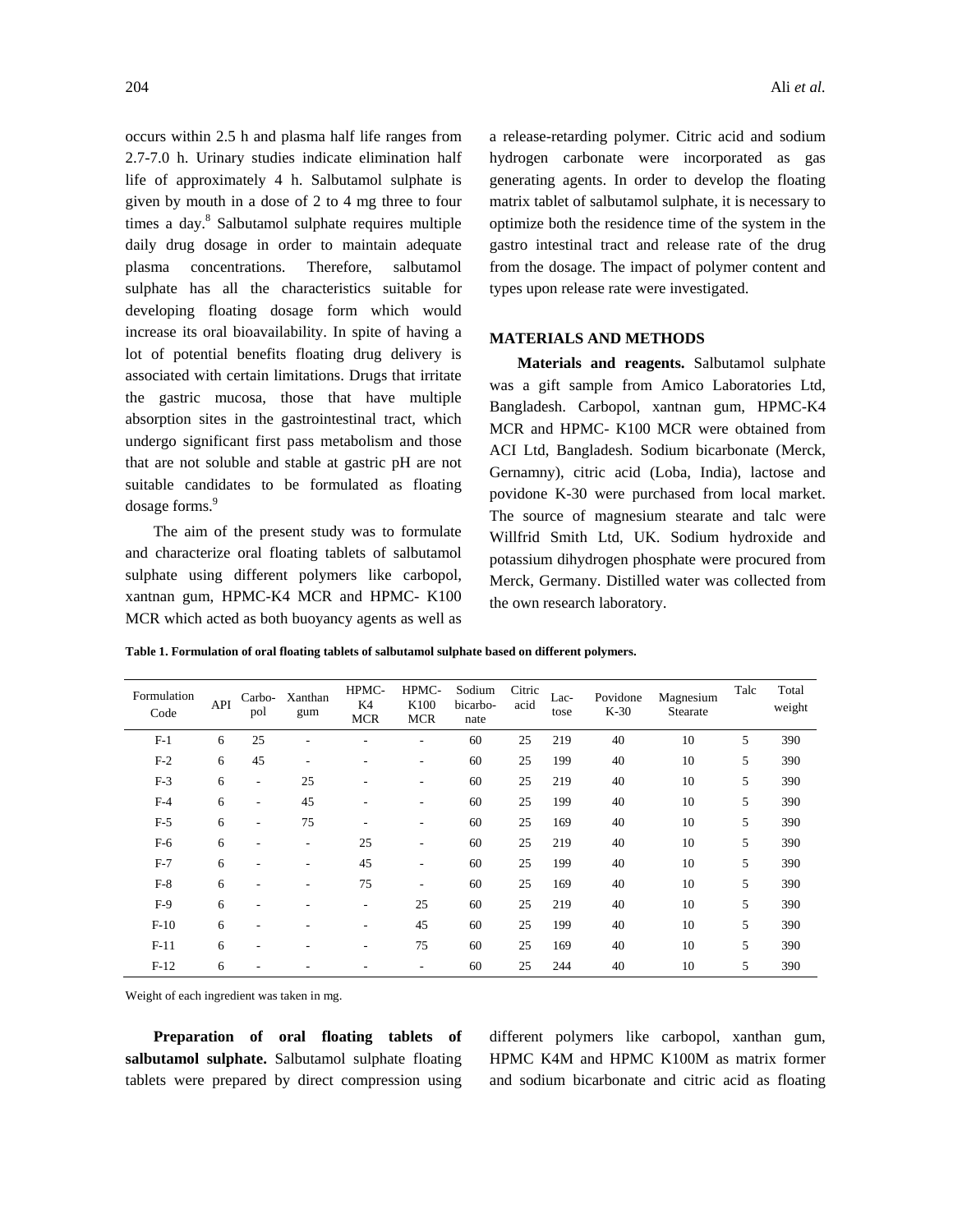agents. Amount of various ingredients used in different formulations of floating tablets are presented in table 1. Appropriate amounts of the mixture were accurately weighed with an electronic balance for the preparation of each tablet and finally the amounts were compressed using a Perkin-Elmer laboratory hydraulic press. Before compression, the surfaces of the die and punch were lubricated with magnesium stearate. All the preparations were stored in airtight containers at room temperature for further studies.

 **Physical tests.** The compressed tablets were characterized by their physical properties. The average tablet weight was determined from 20 tablets.<sup>10</sup> 20 tablets of each of the formulations were measured diametrically. The values were displayed in millimeters (mm). Similarly, 20 tablets of each of the formulations were taken and thicknesses were measured in the same machine and the values were displayed in millimeters (mm). Hardness of the tablets was tested using a Monsanto tablet hardness tester. Friability of the tablets was determined in Roche friabilator. Tablet friability was calculated as the percentages of weight loss of 20 tablets after 100 rotations.10 The physical parameters for the compressed tablets were provided in table 2.

*In vitro* **buoyancy study.** According to the reliable reference of Rosa *et al.*,  $(1994)^{11}$  the *in vitro* buoyancy was determined by floating lag time. The tablets were placed in a 100-mL beaker containing 0.1N HCl. The time required for the tablet to rise to the surface and float was determined as floating lag time shown in table 2.

 **Dissolution studies.** Dissolution tests of salbutamol sulphate oral floating tablets were conducted according to the USP method (USP XXII) using apparatus 2. In all cases the conditions were maintained to be exactly the same, i.e. the rpm was maintained at 50 while the temperature maintained always at  $37 \pm 0.5$  °C and phosphate buffer of pH 6.8 was used as dissolution media. The dissolution was carried out for 12 hrs. This was done to get a simulated picture of drug release in the *in-vivo* condition. The collected sample was first filtered, and then diluted before being assayed at 276 nm using UV spectrophotometer. The percentage of drug released was calculated and plotted against time.

## **RESULTS AND DISCUSSION**

 **Physical parameters of oral floating tablets of salbutamol sulphate.** The average weight of the tablets was found uniform and standardized at approximately 390 mg. The average diameter was found to be much consistent of 13.08 mm and the average thickness ranged from 2.09-2.19 mm. On the contrary, the friability of the tablets of different formulations varied greatly ranging from 0.125- 0.218%. According to some authentic references the maximum friability range should be  $0.5$ -1%.<sup>12</sup> Since the friability values for none of the formulations exceeded 1%, it does not pose any problem. Hardness of the tablets of the different formulations varied widely ranging from  $5.60 \pm 0.025$  kg/cm<sup>2</sup> being the lowest to  $10.78 \pm 0.040$  Kg/cm<sup>2</sup> being the highest for  $n = 20$ . Since hardness greater than 5 kg/cm<sup>2</sup> is considered as acceptable, all the formulations are therefore thought to show the desired hardness. The tablets of F-11 had the greatest hardness (10.78  $\pm$  $0.040 \text{ kg/cm}^2$ ).

 **Buoyancy and total floating test.** From the results, it was observed that the buoyancy lag time and the total floating time was studied for all the formulations as shown in table 3. Results revealed that as the concentration of the ratio of polymer increases, the buoyancy lagging time decreases and constantly floated on dissolution medium. Floating lag times were found to be significantly controlled by sodium bicarbonate and citric acid content. It was reduced due to increase of amount of floating agent which caused rapid formation and entrapment of  $CO<sub>2</sub>$ gas into the polymeric gel. The optimized formulation F-11 gives the best result in terms of the required lag time (1-2 minutes) and floating duration of  $>12$  hrs.

**Zero order model analysis.** A drug is said to be released by zero order kinetics when the rate of release of drug is independent of the concentration of drug in the tablet. Percent release profile includes a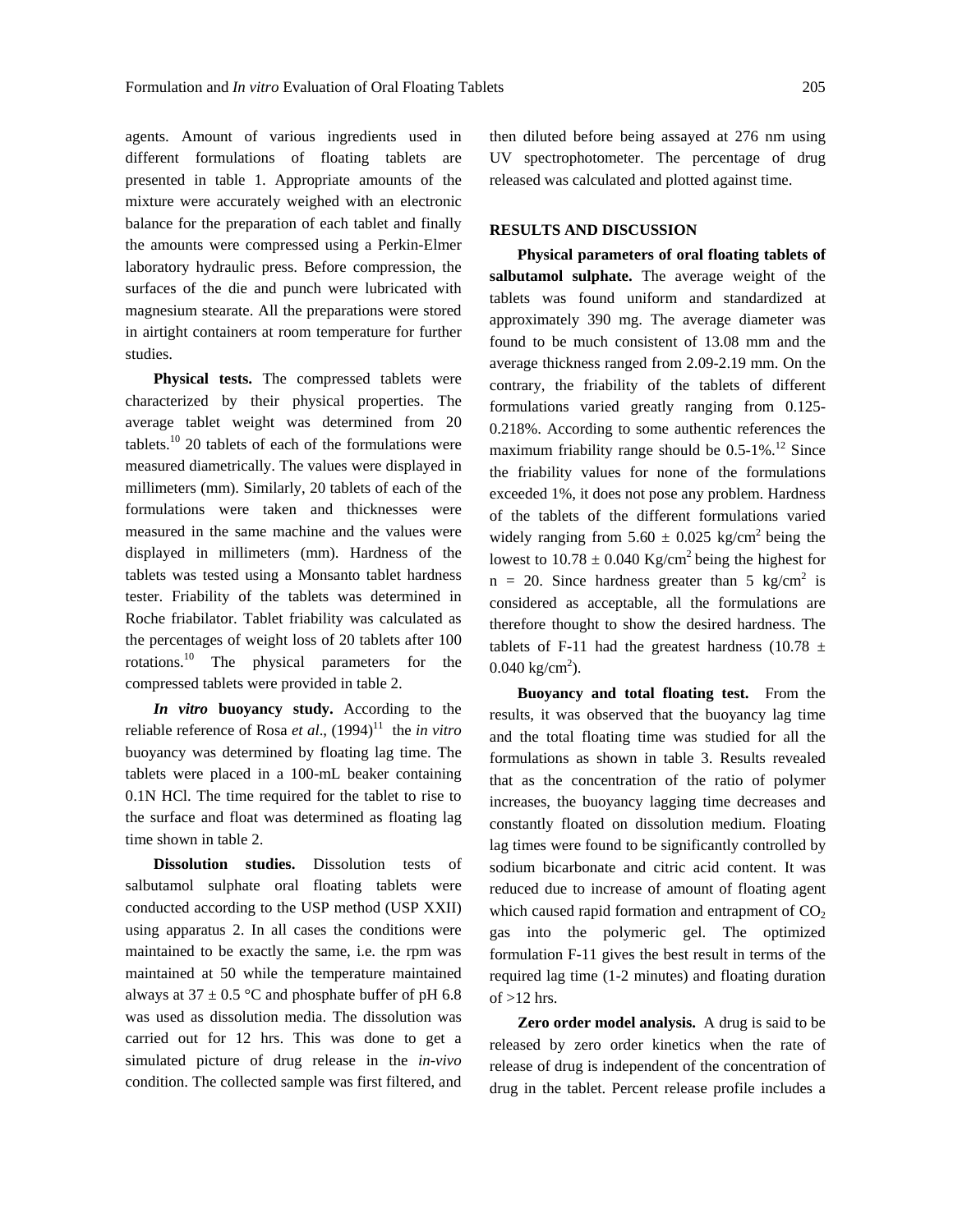plot of percent release of drug versus time. The dissolution data by zero order model revealed that maximum drug was released after 12 hours by the F-1 (99.12%), while F-11 released only (87.34%) of drug at the same time and thus showing a more sustaining action than other formulations. Figure 1 shows the zero order release of salbutamol sulphate from all the formulations of the present study. At low concentration of polymer, the release of drug was generally seen more and at the high concentration of polymer, the release of drug was generally seen to decrease. This was applicable for all the polymers of the present study.

| Formulation    | Weight variation | Diameter         | Thickness       | Friability | Hardness              |  |
|----------------|------------------|------------------|-----------------|------------|-----------------------|--|
| Code           | (gm)             | (mm)             | (mm)            | (% )       | (kg/cm <sup>2</sup> ) |  |
| F1             | $386.0 \pm 0.3$  | $13.08 \pm 0.01$ | $2.09 \pm 0.08$ | 0.177      | $6.92 \pm 0.01$       |  |
| F <sub>2</sub> | $390.0 \pm 0.5$  | $13.08 \pm 0.01$ | $2.11 \pm 0.07$ | 0.135      | $7.32 \pm 0.02$       |  |
| F <sub>3</sub> | $386.0 \pm 0.3$  | $13.08 \pm 0.01$ | $2.09 \pm 0.09$ | 0.177      | $7.60 \pm 0.03$       |  |
| F4             | $391.0 \pm 0.5$  | $13.08 \pm 0.01$ | $2.11 \pm 0.07$ | 0.134      | $9.92 \pm 0.01$       |  |
| F <sub>5</sub> | $379.0 \pm 0.4$  | $13.08 \pm 0.01$ | $2.12 \pm 0.06$ | 0.218      | $10.76 \pm 0.02$      |  |
| F <sub>6</sub> | $378.0 \pm 0.8$  | $13.08 \pm 0.01$ | $2.09 \pm 0.10$ | 0.130      | $7.65 \pm 0.05$       |  |
| F7             | $390.0 \pm 0.4$  | $13.08 \pm 0.01$ | $2.12 \pm 0.20$ | 0.175      | $8.79 \pm 0.05$       |  |
| F8             | $391.0 \pm 0.9$  | $13.08 \pm 0.01$ | $2.13 \pm 0.21$ | 0.130      | $9.90 \pm 0.07$       |  |
| F <sub>9</sub> | $386.0 \pm 0.3$  | $13.08 \pm 0.01$ | $2.15 \pm 0.22$ | 0.175      | $8.56 \pm 0.04$       |  |
| F10            | $379.0 \pm 0.4$  | $13.08 \pm 0.01$ | $2.16 \pm 0.31$ | 0.135      | $9.69 \pm 0.04$       |  |
| F11            | $390.0 \pm 0.5$  | $13.08 \pm 0.01$ | $2.19 \pm 0.32$ | 0.217      | $10.78 \pm 0.04$      |  |
| F12            | $390.0 \pm 0.5$  | $13.08 \pm 0.01$ | $2.09 \pm 0.08$ | 0.125      | $5.60 \pm 0.03$       |  |

**Table 2. Physical properties of oral floating tablets of salbutamol sulphate from formulation F-1 to F-12 (Number of sample = 20).** 



Figure 1. Zero order release profile of salbutamol sulphate for all the prepared formulations (F-1 to F-11).

 **Interpretation of effervescent salbutamol sulphate tablets.** In F-12, polymer was absent while gas generating agents (sodium bicarbonate and citric acid) were present. The release profile showed (Figure 2) that F-12 released 100% drug within 2 hours. So without polymer the formulated tablets showed normal effervescent tablets.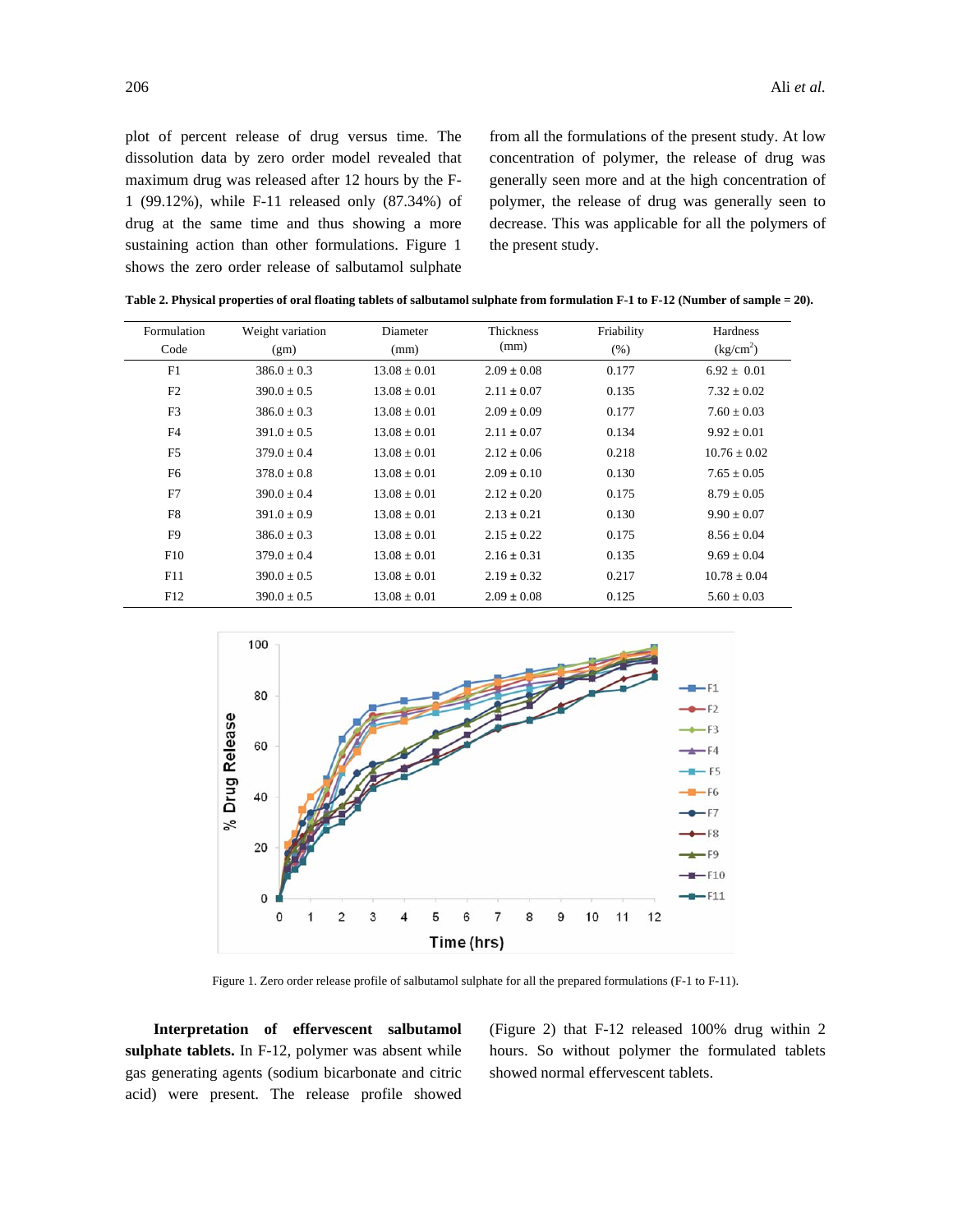| Formulation code | Floating lag time (Minutes) | Duration of floating (Hours) |
|------------------|-----------------------------|------------------------------|
| F1               | $7 - 8$                     | 6                            |
| F2               | $5 - 6$                     | 8                            |
| F3               | $6 - 7$                     | 7                            |
| F4               | $4 - 5$                     | 9                            |
| F <sub>5</sub>   | $3 - 4$                     | 10                           |
| F <sub>6</sub>   | $4 - 5$                     | 9                            |
| F7               | $3 - 4$                     | 10                           |
| F8               | $2 - 3$                     | 11                           |
| F <sub>9</sub>   | $3 - 4$                     | 10                           |
| F10              | $2 - 3$                     | 11                           |
| F11              | $1 - 2$                     | >12                          |
| F12              | ٠                           | $\overline{\phantom{a}}$     |

**Table 3. Floating behavior of oral floating tablets of salbutamol sulphate from formulation F-1 to F-12.** 



Figure 2. Release profile of effervescent salbutamol sulphate tablets of formulation (F-12).

 Hence, we concluded that the effervescent tablets of salbutamol sulphate formulated by gas generating agents, sodium bicarbonate and citric acid without polymer could not control the drug release upto 12 hours. The incorporation of different ratios of different polymers shows well-controlled gastric floating tablets of salbutamol sulphate.

# **CONCLUSION**

 Floating drug delivery system has great promise to be a potential approach for gastric retention. Development of floating drug delivery system is beneficial for optimal therapy regarding efficacy, safety and patient compliance. F-11 exhibited higher retarding and better buoyancy properties more effectively than all other formulations. On the contrary, F-12 formulated by gas generating agents in which polymer was absent displayed the normal effervescent tablets of salbutamol sulphate. The result of this study revealed that same methodology can be used to formulate floating tablets for different drugs with optimum absorption to decrease dosage frequency.

#### **REFERENCES**

1. Hirtz, J. 1985. The GIT absorption of drugs in man: a review of current concepts and methods of investigation. *Bri. J. Clin. Pharmacol.* **19**, 77-83.